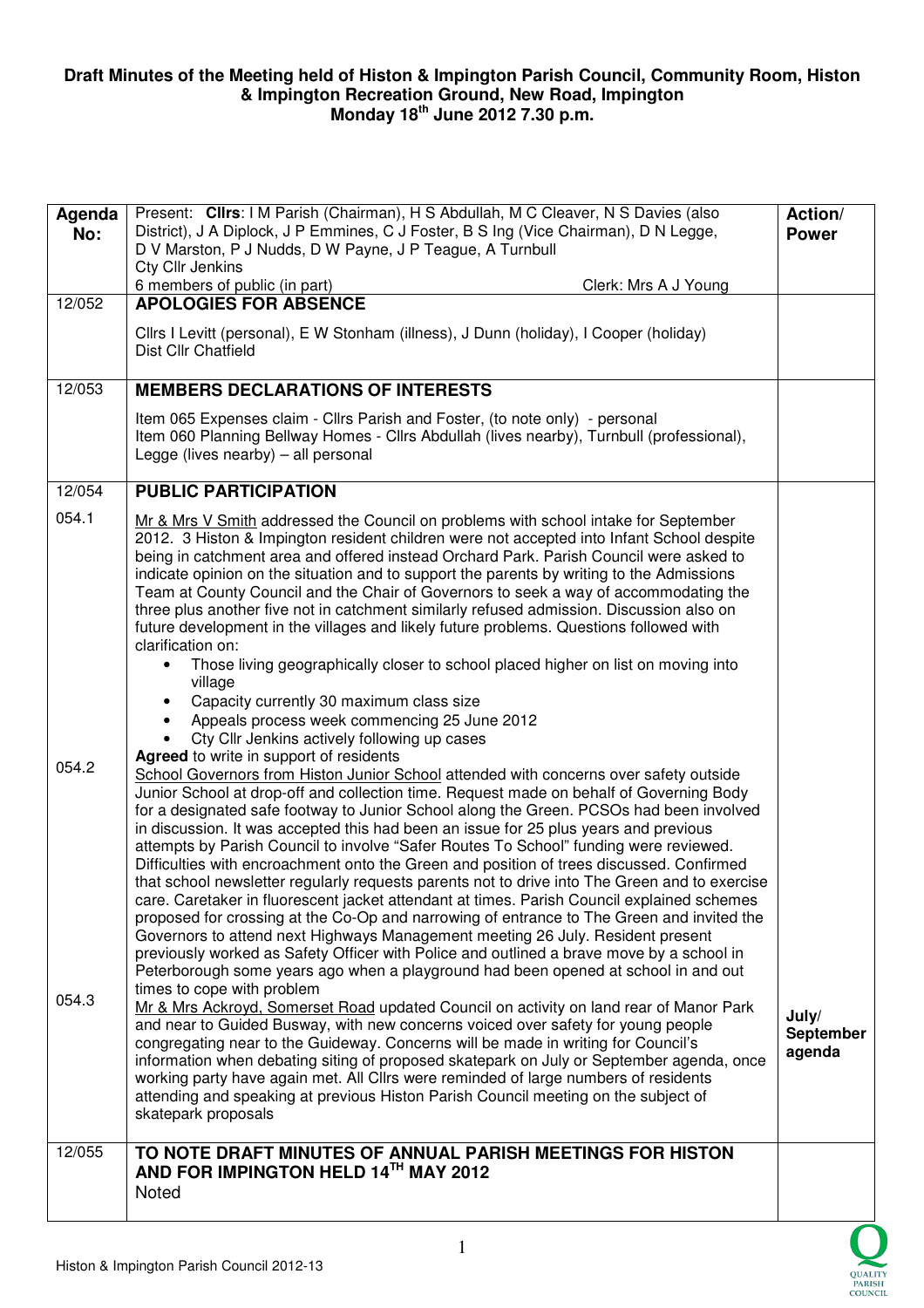| 12/056                           | TO APPROVE MINUTES OF THE MEETING HELD 14TH MAY 2012 BEING THE<br><b>ANNUAL GENERAL MEETING</b><br>Proposed Cllr Abdullah, seconded Cllr Emmines with alteration to item 048.2 last sentence<br>from "Youth Committee" to "Youth Council" and <b>agreed</b> to accept as a true record of the<br>meeting, including "In Committee" minutes                                                                                                                                                                                                                                                                                                                                                                                                                                                                                                                                                                                                                                                                                                                                                                                                                                                                                                                                                                                                                                                                                                                                                                                                                                                                                                                                                                                                                                                                                                                                                                                                                                                                                                                                                                | Action/<br><b>Power</b>                    |
|----------------------------------|-----------------------------------------------------------------------------------------------------------------------------------------------------------------------------------------------------------------------------------------------------------------------------------------------------------------------------------------------------------------------------------------------------------------------------------------------------------------------------------------------------------------------------------------------------------------------------------------------------------------------------------------------------------------------------------------------------------------------------------------------------------------------------------------------------------------------------------------------------------------------------------------------------------------------------------------------------------------------------------------------------------------------------------------------------------------------------------------------------------------------------------------------------------------------------------------------------------------------------------------------------------------------------------------------------------------------------------------------------------------------------------------------------------------------------------------------------------------------------------------------------------------------------------------------------------------------------------------------------------------------------------------------------------------------------------------------------------------------------------------------------------------------------------------------------------------------------------------------------------------------------------------------------------------------------------------------------------------------------------------------------------------------------------------------------------------------------------------------------------|--------------------------------------------|
| 12/057                           | <b>MATTERS ARISING FROM PREVIOUS MEETING</b>                                                                                                                                                                                                                                                                                                                                                                                                                                                                                                                                                                                                                                                                                                                                                                                                                                                                                                                                                                                                                                                                                                                                                                                                                                                                                                                                                                                                                                                                                                                                                                                                                                                                                                                                                                                                                                                                                                                                                                                                                                                              |                                            |
| 057.1                            | Item 044.1 Planning Committee membership formally increased to 9+2 ex-officio; Finance<br>Legal and Administration Committee formally decreased to 5+2 ex officio; Environment<br>Committee membership formally increased to 7+2 ex-officio; Employment Committee yet to<br>meet, membership to formally be decreased to 3+2 ex-officio                                                                                                                                                                                                                                                                                                                                                                                                                                                                                                                                                                                                                                                                                                                                                                                                                                                                                                                                                                                                                                                                                                                                                                                                                                                                                                                                                                                                                                                                                                                                                                                                                                                                                                                                                                   |                                            |
| 057.2                            | Item 044.2 4 <sup>th</sup> additional Tree Warden not yet identified; Health & Safety Officer - Geoff                                                                                                                                                                                                                                                                                                                                                                                                                                                                                                                                                                                                                                                                                                                                                                                                                                                                                                                                                                                                                                                                                                                                                                                                                                                                                                                                                                                                                                                                                                                                                                                                                                                                                                                                                                                                                                                                                                                                                                                                     |                                            |
| 057.3                            | Payne has agreed to advise the Council<br>Item 046.3 Inventory of land and assets - Future agenda following Finance Legal &<br>Administration meeting                                                                                                                                                                                                                                                                                                                                                                                                                                                                                                                                                                                                                                                                                                                                                                                                                                                                                                                                                                                                                                                                                                                                                                                                                                                                                                                                                                                                                                                                                                                                                                                                                                                                                                                                                                                                                                                                                                                                                     | All July/                                  |
| 057.4<br>057.5<br>057.6          | Item 050 Skatepark Siting - Working Party has not yet met, future agenda<br>Older Persons Co-Ordinator - report due end of May, future agenda<br>Expenses Claim Policy - Future agenda following Finance Legal & Administration meeting                                                                                                                                                                                                                                                                                                                                                                                                                                                                                                                                                                                                                                                                                                                                                                                                                                                                                                                                                                                                                                                                                                                                                                                                                                                                                                                                                                                                                                                                                                                                                                                                                                                                                                                                                                                                                                                                   | September<br>agenda                        |
| 12/058                           | <b>CO-OPTION TO PARISH COUNCIL</b>                                                                                                                                                                                                                                                                                                                                                                                                                                                                                                                                                                                                                                                                                                                                                                                                                                                                                                                                                                                                                                                                                                                                                                                                                                                                                                                                                                                                                                                                                                                                                                                                                                                                                                                                                                                                                                                                                                                                                                                                                                                                        |                                            |
|                                  | No nominees. Item for Feast Festival stall                                                                                                                                                                                                                                                                                                                                                                                                                                                                                                                                                                                                                                                                                                                                                                                                                                                                                                                                                                                                                                                                                                                                                                                                                                                                                                                                                                                                                                                                                                                                                                                                                                                                                                                                                                                                                                                                                                                                                                                                                                                                |                                            |
| 12/059                           | <b>TO RECEIVE REPORTS</b>                                                                                                                                                                                                                                                                                                                                                                                                                                                                                                                                                                                                                                                                                                                                                                                                                                                                                                                                                                                                                                                                                                                                                                                                                                                                                                                                                                                                                                                                                                                                                                                                                                                                                                                                                                                                                                                                                                                                                                                                                                                                                 |                                            |
| 059.1<br>059.2<br>059.3<br>059.4 | <b>County Cllrs and District Council Reports:</b><br>County Council written report accepted covering: Cabinet meetings; County Archive issues;<br>bus services; Minor Highways Improvements; North West Cambridge; Cycle crossing<br>proposals. Questions followed on Infant School capacity issues; Station Building rental;<br>Milton to Impington cycleway issues. Cty Cllr Jenkins to provide Council with a copy of a<br>Community Plan process being followed by Barton & Madingley area<br>District Council no written report. Cllr Davies reported on Full Council briefing, attendance<br>and consideration of Local Plan Issues and options; NCATP Workshop attendance with £4m<br>funding for projects locally; meeting planned with Kate Wood, SCDC Community Planning to<br>take forward outstanding Histon & Impington Issues. Dist Cllr Davies will liaise with Cllr<br>Payne on items to be raised<br>Clerks Report (Appx 1) Additionally:<br>All Committee Chairs requested to provide newsletter articles. Deadline 27 June<br>Chairman's Report No written report. Chairman thanked and congratulated all involved in<br>Jubilee Celebrations at Histon & Impington. A letter would be sent on behalf of the Parish<br>Council. He reminded all about Feast Festival event due 1 July 2012. Letter of thanks<br>received from Mike Mason following presentation evening in May. Chairman outlined some<br>issues of housekeeping for the future:<br>Written reports to be provided to Clerk by the Tuesday prior to Full Council<br>Changes to published calendar of meetings should be kept to a minimum<br>Website concern over slippage of website deadlines and confusing message to the public.<br>Some discussion on current status and difficulties in operating now grouped. Council joined<br>Cllr Nudds in thanking Cllr Payne for work put in as webmaster previously Agreed Finance<br>Legal and Administration Committee agenda item 2 July 2012 to work out how to move<br>forward with a "paid for" professional organisation. Noting it was important to be mindful of | <b>NSD/DWP</b><br>FL&A<br><b>Committee</b> |
|                                  | the vulnerability of relying on one or two Councillors' input to maintain a site                                                                                                                                                                                                                                                                                                                                                                                                                                                                                                                                                                                                                                                                                                                                                                                                                                                                                                                                                                                                                                                                                                                                                                                                                                                                                                                                                                                                                                                                                                                                                                                                                                                                                                                                                                                                                                                                                                                                                                                                                          |                                            |
| 12/060                           | <b>TO RECEIVE Planning Committee Reports</b>                                                                                                                                                                                                                                                                                                                                                                                                                                                                                                                                                                                                                                                                                                                                                                                                                                                                                                                                                                                                                                                                                                                                                                                                                                                                                                                                                                                                                                                                                                                                                                                                                                                                                                                                                                                                                                                                                                                                                                                                                                                              |                                            |
|                                  | Minutes 15 May, 29 May, 12 June, Sub Committee 21 May 2012 provided to all and<br>accepted. Next meeting due 26 June 2012                                                                                                                                                                                                                                                                                                                                                                                                                                                                                                                                                                                                                                                                                                                                                                                                                                                                                                                                                                                                                                                                                                                                                                                                                                                                                                                                                                                                                                                                                                                                                                                                                                                                                                                                                                                                                                                                                                                                                                                 |                                            |
| 12/061                           | TO RECEIVE Recreation Ground Committee Report                                                                                                                                                                                                                                                                                                                                                                                                                                                                                                                                                                                                                                                                                                                                                                                                                                                                                                                                                                                                                                                                                                                                                                                                                                                                                                                                                                                                                                                                                                                                                                                                                                                                                                                                                                                                                                                                                                                                                                                                                                                             |                                            |
| 061.1<br>061.2<br>061.3          | Minutes 28 May 2012 provided to all and accepted. Next meeting due 23 July<br>Proposed Cllr Davies, seconded Cllr Legge all in favour to elect Cllr J Emmines to fill<br>remaining vacancy on Recreation Ground Committee<br>Details of Olympic Event on Recreation Ground 6 July 2012 5-8.30 p.m. provided                                                                                                                                                                                                                                                                                                                                                                                                                                                                                                                                                                                                                                                                                                                                                                                                                                                                                                                                                                                                                                                                                                                                                                                                                                                                                                                                                                                                                                                                                                                                                                                                                                                                                                                                                                                               |                                            |

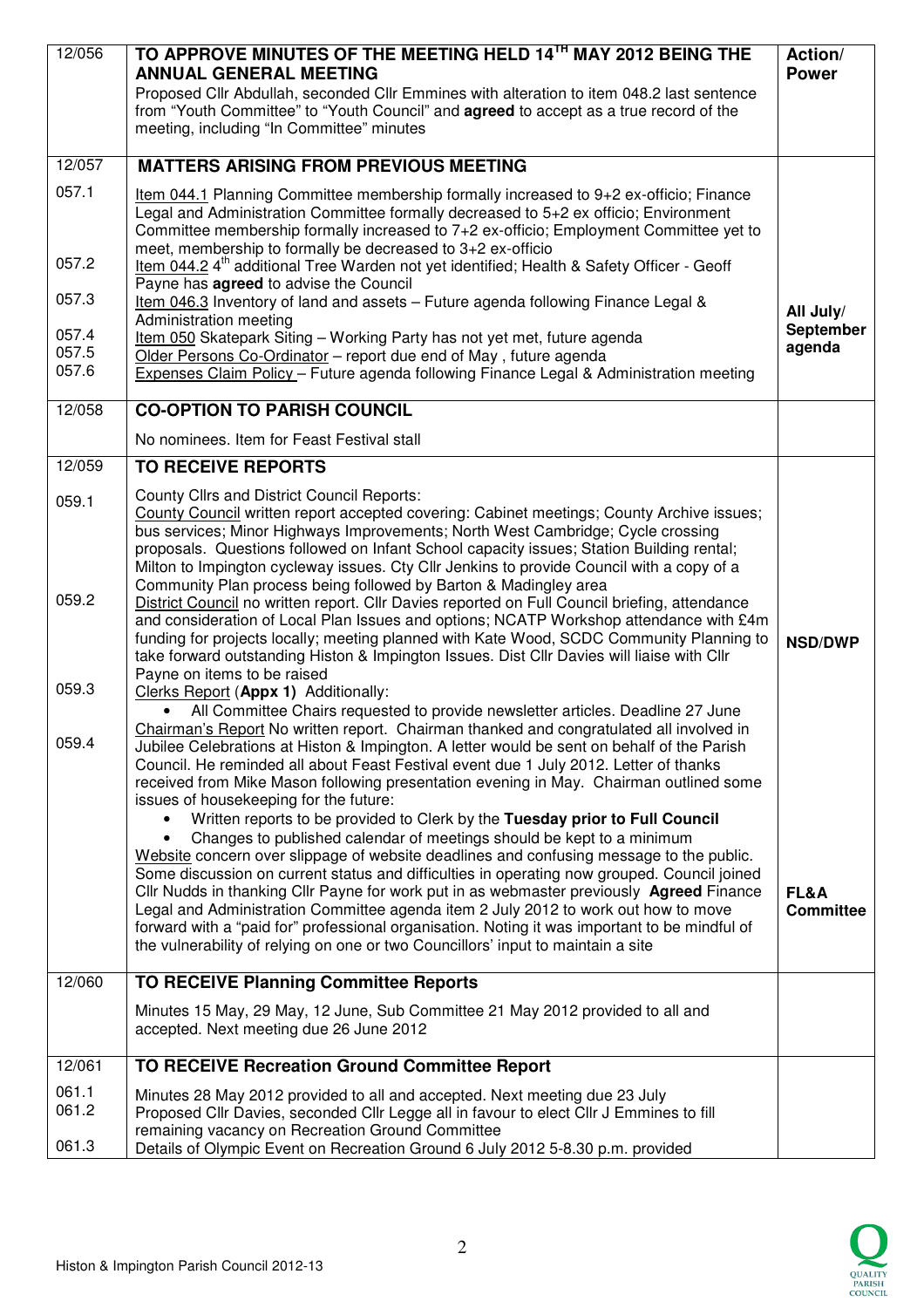| 12/062         | <b>TO RECEIVE Environment Committee Report</b>                                                                                                                                                                                                                                                                                                                                                                                                                                                                                                                                                  | Action/                                   |
|----------------|-------------------------------------------------------------------------------------------------------------------------------------------------------------------------------------------------------------------------------------------------------------------------------------------------------------------------------------------------------------------------------------------------------------------------------------------------------------------------------------------------------------------------------------------------------------------------------------------------|-------------------------------------------|
|                | Minutes 22 May 2012 provided to all and accepted. Next meeting due 17 July 2012                                                                                                                                                                                                                                                                                                                                                                                                                                                                                                                 | <b>Power</b>                              |
| 12/063         | TO RECEIVE Highways Committee Report                                                                                                                                                                                                                                                                                                                                                                                                                                                                                                                                                            |                                           |
|                | Minutes 7 June 2012 (incorporating Highways Management & Strategic Transport Planning)<br>provided to all and accepted                                                                                                                                                                                                                                                                                                                                                                                                                                                                          |                                           |
| 12/064         | <b>TO RECEIVE Youth Committee Report</b>                                                                                                                                                                                                                                                                                                                                                                                                                                                                                                                                                        |                                           |
| 064.1<br>064.2 | Minutes 11 June 2012 provided to all and accepted. Next meeting due 10 September 2012<br>Cllr Abdullah highlighted work of Jubilee Film Project and proposed extension to encompass<br><b>Olympic Event and Feast Festival</b>                                                                                                                                                                                                                                                                                                                                                                  |                                           |
| 12/065         | TO RECEIVE Finance Administration & Legal Committee Report                                                                                                                                                                                                                                                                                                                                                                                                                                                                                                                                      |                                           |
| 065.1          | Minutes 21 May 2012 provided to all and accepted. Next meeting due 2 July 2012                                                                                                                                                                                                                                                                                                                                                                                                                                                                                                                  |                                           |
| 065.2<br>065.3 | Terms of Reference amended decreasing membership to 5 +2 ex officio. Proposed Cllr<br>Teague, seconded Cllr Ing all in favour. Accepted. 2 vacancies remain. Next agenda<br>5 year Projections Cllr Ing to prepare a simple projection model based on accounts<br>structure. All Committees would put in "bids" and longer term plans in the Autumn to give a<br>co-ordinated view before precept setting session in the new year. Chairman highlighted                                                                                                                                         | <b>Next</b><br>agenda                     |
| 065.4          | potential difficult decisions to be made in equalising precept levels for Histon & Impington<br>Half yearly Review of Donations Applications received:<br>• StAC - £2500 identified in precept figures                                                                                                                                                                                                                                                                                                                                                                                          |                                           |
|                | • Kings Meadow Garden Project                                                                                                                                                                                                                                                                                                                                                                                                                                                                                                                                                                   |                                           |
|                | • "Level Playing Field" parent group (Infant School Field)                                                                                                                                                                                                                                                                                                                                                                                                                                                                                                                                      |                                           |
|                | • Vitalise<br>• Magpas                                                                                                                                                                                                                                                                                                                                                                                                                                                                                                                                                                          |                                           |
|                | Papers copied to all.                                                                                                                                                                                                                                                                                                                                                                                                                                                                                                                                                                           |                                           |
|                | StAC had applied for grant funding of £10k from each former Council for St Andrews Centre<br>project. Proposed Cllr Ing, seconded Cllr Payne, 12 in favour 1 abstention, 1 not voting that<br>"the Parish Council formally set aside £2,500 to be forwarded at a defined time subject to                                                                                                                                                                                                                                                                                                        |                                           |
|                | the project group confirming in writing their access policy to include open reasonable<br>access." Various trigger points were discussed including laying slabs of new foundation.<br>Agreed to consider again for precept 2013-14 for any additional matching sum to be<br>granted, as recommended by Histon Parish Council during their final precept discussions.<br>Kings Meadow Garden Project Applied for any amount available for project previously and<br>regularly supported by Impington Parish Council. Proposed Cllr Payne, seconded Cllr                                          | <b>LG (Misc</b><br>Provs) Act<br>1976 s19 |
|                | Davies, all in favour and <b>agreed</b> that Histon & Impington Parish Council in accordance with<br>its powers under sections 137 and 139 of the Local Government Act 1972, should incur<br>the following expenditure which, in the opinion of the Council, is in the interests of the area<br>or its inhabitants and will benefit them in a manner commensurate with the expenditure:- "to<br>donate £250 to the Kings Meadows Garden Project from donations budget<br>Level Playing Field Parents Group (Infant School Field). Various papers received and                                   | <b>LGA 1972</b><br><b>Sec 137</b>         |
|                | reviewed. Applied for grant funding of up to £3,042. Some concern over future of field in<br>light of academy status proposals and cessation of agreed access to village children when<br>Early Years Centre developed. Following full discussion, proposed Cllr Teague, seconded<br>Cllr Ing and <b>agreed</b> to defer any decision on the application to December tranche of<br>applications. Position with Academy status would then be clearer and Parish Council would<br>be able to clarify longer term proposals for use and County Council funding plans for land<br>within the school | <b>December</b><br>agenda                 |
|                | Vitalise Paper copied to all. Not consistent with current donations policy. No donation<br>agreed<br>Magpas Cllrs Ing and Payne declared a personal interest. Although not consistent with<br>current donation policy, Cllr Teague proposed one-off £500 donation. Not seconded. No<br>donation agreed                                                                                                                                                                                                                                                                                          |                                           |
| 065.5          | Appx 2 Pages 2/3 Clerks Report Cllrs Parish and Foster declared personal interests<br>(expenses claims already paid) Proposed Cllr Ing, seconded Cllr Legge all in favour to note<br>retrospective payments made for Parish Council and Recreation Ground (No 2) account.<br>Proposed Cllr Ing, seconded Cllr Legge all in favour to delegate payment of outstanding<br>accounts for TCL Landscapes once any issues of minor differences resolved between<br>Project Group and Contractor.                                                                                                      |                                           |

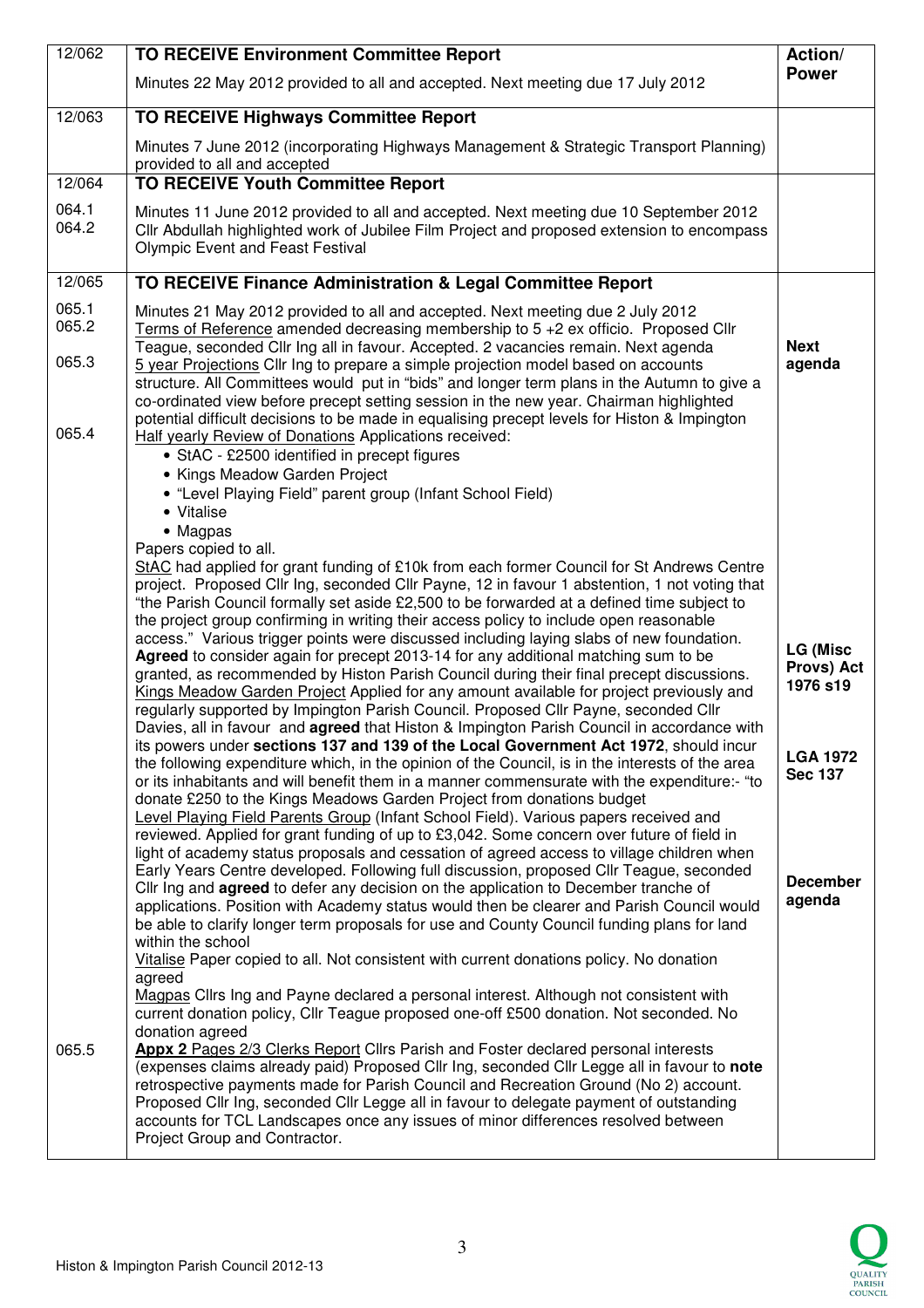| 065.6          | Amounts Paid in and Correspondence Appx 2 notes amounts paid in                                                                                                                          |                  |
|----------------|------------------------------------------------------------------------------------------------------------------------------------------------------------------------------------------|------------------|
| 12/066         | <b>RECENT CORRESPONDENCE</b>                                                                                                                                                             | <b>Power</b>     |
| 066.1          | Consultation on Academy Status for Infant and Junior School No official approach received.<br>Agreed to write requesting extension to consultation dates                                 |                  |
| 066.2<br>066.3 | Histon Neighbourhood Panel Police meeting notes 10 April received                                                                                                                        |                  |
| 066.4          | Open Gardens 2013 advance notice Sunday 16 June 2013<br>Neighbourhood Watch Agreement details. Offer to address Council. Checks to be made                                               |                  |
|                | with existing Neighbourhood Watch members on requirements                                                                                                                                |                  |
| 066.5          | Circulating File available on request, comprising: Cambs ACRE News Digest May 2012;                                                                                                      |                  |
| 12/067         | Clerks and Councils Direct May 2012<br><b>OTHER MATTERS AND REPORTS</b>                                                                                                                  |                  |
| 067.1          |                                                                                                                                                                                          |                  |
|                | Police Panel All in favour and agreed to accept Cllr J Emmines as additional Parish Council<br>representative to Police Panel                                                            |                  |
| 067.2          | Procedure for electing representatives to Community Minibus and Day Centre Agreed to<br>approach residents for involvement, possibly through newsletter item                             |                  |
| 067.3          | Progress with Feast Council tent arrangements Cllr Turnbull reported on proposals for<br>displays for 1 July.                                                                            |                  |
| 067.4          | Chairman formally asked for meeting extension under Standing Order No 1 (x). Agreed<br>Standards Committee - adoption of Localism Bill (Code of Conduct). SCDC Standards                 |                  |
|                | Committee meeting due 20 June. Agreed insufficient information received. Finance Legal &                                                                                                 | FL&A             |
| 067.5          | Administration Committee to consider 2 July 2012 and report back to Full Council<br>Public Art Strategy Working Group - adoption of policy. Written report provided by Cllr              | <b>Committee</b> |
|                | Turnbull copied to all (Appx 3). Noted Public Art Strategy previously adopted by Impington<br>Parish Council. Both papers for consideration and adoption at July meeting. In meantime    | July<br>agenda/  |
|                | Cllr Turnbull to review paper with Andy O'Hanlon SCDC ahead of adoption                                                                                                                  | <b>AT</b>        |
| 067.6          | To accept proposed licence from Histon & Impington Community Orchard Project for use of<br>land rear of Manor Park, Histon to occupy and create an orchard thereon - feedback from       |                  |
|                | Working Party awaited. Chairman noted input received from Cllrs Turnbull, Nudds and                                                                                                      |                  |
|                | Abdullah. Cllr Turnbull declared personal interest as Orchard Group member. Proposed                                                                                                     | FL&A             |
|                | alterations to licence provided by Group provided for all for consideration. Agreed Finance,<br>Legal & Administration Committee to consider for approval, then to Environment Committee | Comm/<br>Env     |
|                | for final approval. Stressed that any final licence must be fully cognisant of terms of lease                                                                                            | <b>Committee</b> |
|                | and copy once agreed to be provided to Head Lease Holders County Council                                                                                                                 |                  |
| 067.7<br>067.8 | Infant School Capacity Issues discussed under item 12/054<br>Academy Status of Primary Schools Public meeting noted. Agreed to question length of                                        | <b>IMP</b>       |
|                | consultation period. Cllr Parish to contact County Council regarding continuation of use of                                                                                              |                  |
|                | the Junior School playing field and will copy School with the correspondence                                                                                                             |                  |
| 067.9          | Process to identify new Council's strategy and vision written report provided to all. Noted<br>workshop event planned for Autumn                                                         |                  |
| 12/068         | <b>MATTERS FOR NEXT AGENDA</b>                                                                                                                                                           |                  |
|                | None identified                                                                                                                                                                          |                  |
| 12/069         | Date(s) of Full Council Meetings for 2012-12 and forthcoming Committee                                                                                                                   |                  |
|                | meetings:                                                                                                                                                                                |                  |
|                | Histon & Impington Parish Council: Monday 16th July 2012 - Recreation Centre,<br>Recreation Ground, New Road, Impington                                                                  |                  |
|                | Employment Committee ("In Committee") - 7.30 p.m. Thursday 21 June 2012                                                                                                                  |                  |
|                | Planning Committee - 7.30 p.m. Tuesday 26 June 2012                                                                                                                                      |                  |
|                | Finance, Legal & Administration Committee - 7.30 p.m. Monday 2 July 2012<br>Planning Committee - 7.30 p.m. Tuesday 10 July 2012                                                          |                  |
|                | Highways Management Committee - 7.30 p.m. Thursday 26 July 2012                                                                                                                          |                  |
|                | Other events:                                                                                                                                                                            |                  |
|                | Street Lighting Briefing - Wednesday 20 June - Comberton - Cllr Parish<br>Olympics Celebration event - Friday 6 July 2012 on the Recreation Ground                                       |                  |
|                | Cambs County Council A14 Cycleway Consultation - Tuesday 10 July 4pm - 7pm                                                                                                               |                  |
|                | Meeting closed 9.55 p.m.                                                                                                                                                                 |                  |
|                |                                                                                                                                                                                          |                  |

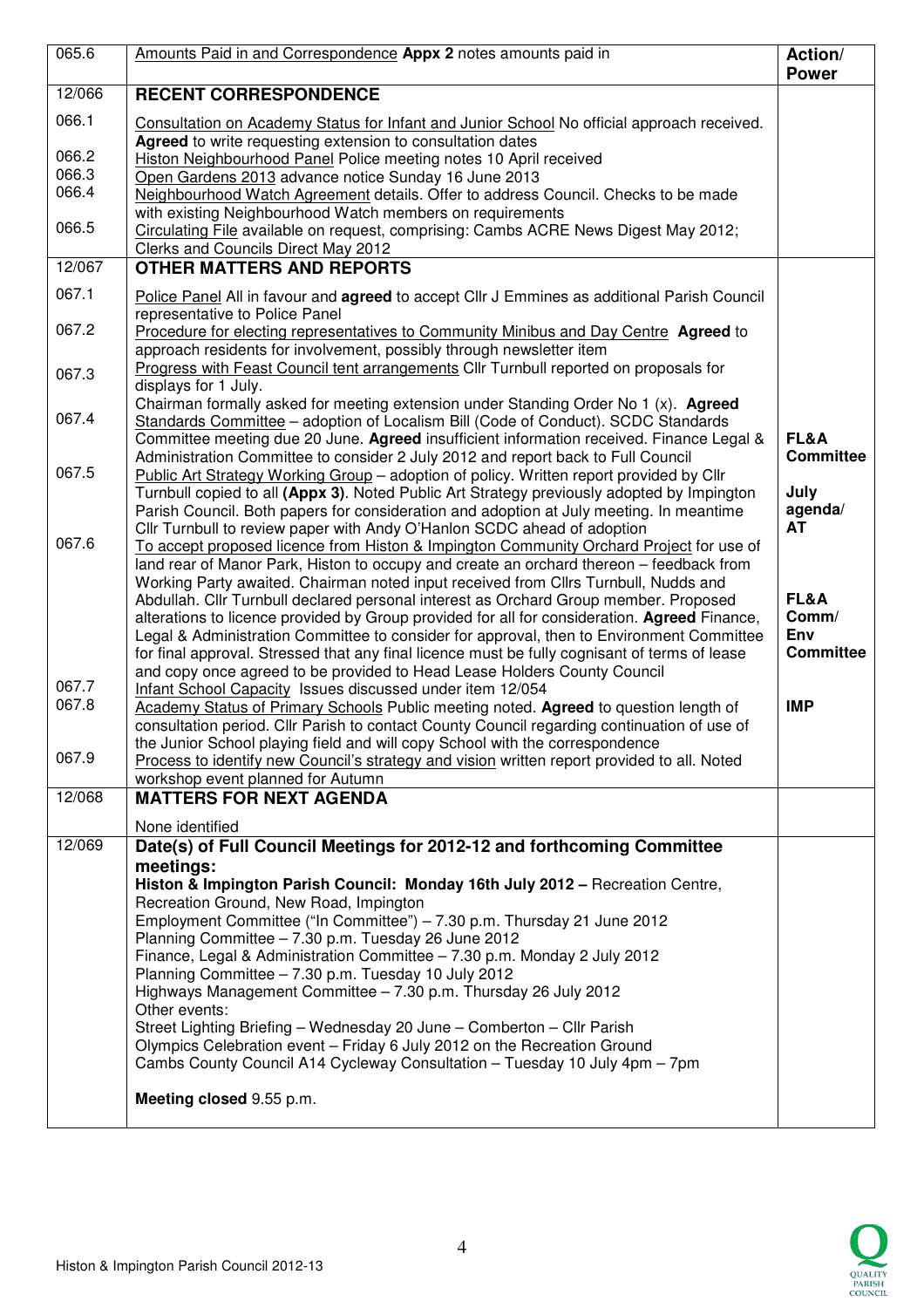## HISTON & IMPINGTON PARISH COUNCIL FINANCE REPORT

| <b>REPORT TO:</b> | <b>Full Council</b>                    | $12^{th}$ May 2012 |
|-------------------|----------------------------------------|--------------------|
| <b>AUTHOR/S:</b>  | Lynda Marsh, Assistant<br><b>Clerk</b> |                    |

## **Purpose**

To list retrospective payments made, and approve payment of outstanding accounts

o Retrospective accounts:

| M2 Administration $-$ wages, NI and Pension $£8,612.61$                                                    | £8,612.61 |
|------------------------------------------------------------------------------------------------------------|-----------|
| M2 Rec Groundsman expenses £25.53                                                                          | £25.53    |
| <b>B Presland Sickness cover £249.60</b>                                                                   | £249.60   |
| Age Concern (section 137 payment) Mobile Warden Scheme April 2012 to March 2013                            |           |
| £1,000.00                                                                                                  | £1,000.00 |
| PWLB Office loan; payment 13 of 50 £1,623.26                                                               | £1,623.26 |
| PWLB 12 New Road; payment 4 of 20 £1,350.39                                                                | £1,350.39 |
| Danwood Group copier reading $£73.51 + \text{VAT} £14.70$                                                  | £88.21    |
| Harry Scott design and digital artwork for duck platform £538.00 + VAT £107.60                             |           |
|                                                                                                            | £645.60   |
| <b>Barclaycard</b> postage <b>£7.98</b> , Fire Safety Seminar <b>£10.00</b> , grass tufts (reimbursed from |           |
| Friends H&IRG) £239.90 + VAT £49.91                                                                        | £308.14   |
| <b>Shelley Signs</b> interpretive panels for duck platform $£370.00 + VAT £74.00$                          | £444.00   |
| C Foster expenses for duck platform £51.60                                                                 | £51.60    |
| <b>ESPO</b> office supplies $£94.10 + VAT £18.82$                                                          | £112.92   |
| <b>AmeyCespa</b> trade waste $(x2)$ <b>£930.00</b> + VAT £186.00                                           | £1,116.00 |
| <b>Clever Curves</b> Youth mobile skatepark for Jubilee event $£1,050.00 + VAT £210.00$                    |           |
|                                                                                                            | £1,260.00 |
| Broker Network additional premium for mobile skatepark £79.50                                              | £79.50    |
| <b>Print-Out</b> photocopying (office copier out of action) $231.42 + \sqrt{AT} 26.28$                     | £37.70    |
| PWLB freehold loan; payment 14 of 50 £2,719.69                                                             | £2,719.69 |
| Maxim Joinery 2 lecterns for duck platform and notice board on Village Green                               |           |
| £985.00                                                                                                    | £985.00   |
| I M Parish office requirements (John Lewis) £45.00 + VAT £9.00                                             | £54.00    |
| Print-Out Youth posters and leaflets for mobile skatepark £81.00 + VAT £4.80£85.80                         |           |
| Cambs County Council (section 137 payment) donation to reading challenge £200.00                           |           |
|                                                                                                            | £200.00   |
| Roger Hovells 3 x office cleans; 3 x bus shelter cleans £92.50                                             | £92.50    |
| <b>Print-Out</b> stationery $£16.99 + VAT £3.40$                                                           | £20.39    |
| <b>ESPO</b> office supplies $£45.07 + VAT £9.01$                                                           | £54.08    |
| <b>CAPALC</b> CiLCA training courses £735.00                                                               | £735.00   |
| Histon & Impington Feast Committee contribution to road closure for Festival                               |           |
| £625.00                                                                                                    | £625.00   |
| Blue Grape Youth comedy course Jubliee event £1,000.00                                                     | £1,000.00 |
| Steven Wallis Youth Jubilee workshop £800.00                                                               | £800.00   |
| B M Pest Solutions Ltd re-bait boxes on Village Green £65.00 + VAT £13.00                                  |           |